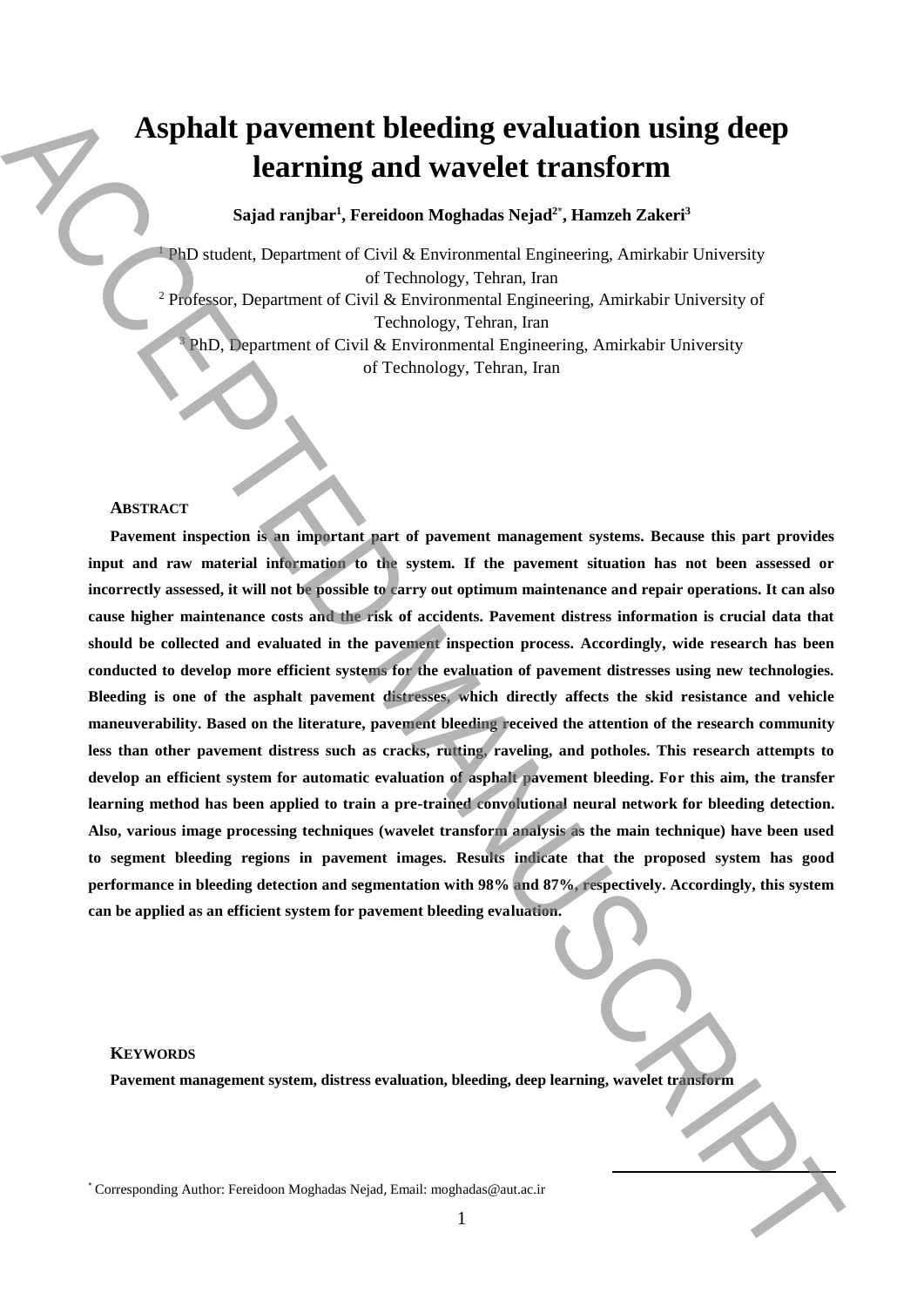#### **1. Introduction**

In most countries, pavement management systems (PMS) are developed to monitor the pavement condition and planning to improve the safety and serviceability of roads. An efficient PMS leads to work planning for pavement maintenance by a proper maintenance method at the optimum time, and with optimized cost [1]. Pavement inspection is an important step in PMS. Because most of the input information for evaluating pavement condition is obtained during the pavement inspection procedure and this information has a significant impact on PMS efficiency[2, 3]. Pavement distresses information is the most important information that should be collected in pavement inspection procedure. **1.** Interaction control interaction interaction interaction is a control interaction interaction in the set of the set of the set of the set of the set of the set of the set of the set of the set of the set of the set of

Pavement Bleeding is a type of damage to asphalt pavements. This pavement distress leads to create a thin layer of binder on the pavement surface and usually caused by traffic loads in hot weather[4, 5]. Bleeding directly affects pavement surface characteristics in terms of microtexture and macrotexture which are important factor in pavement skid resistance. Roads safety and vehicle maneuverability are significantly associated with pavement skid resistance[6]. Accordingly, Bleeding causes to reduce road safety. This impact can intensify with the hydroplaning effect in wet and rainy regions[7].

Pavement inspection is conducted traditionally (visual inspection) in the past. This approach has some defects, including high labor costs, time-consuming, unreliable results, and unsafe working conditions for staffs. Accordingly, the majority of transportation agencies try to apply new technologies for more efficient pavement inspection. According to the literature, 2D image-based, 3D measurement-based, radar-based, optic-based, acceleration-based, sonicbased technologies and hybrid methods are Some of the more prevalent technologies for pavement distress evaluation[3].

In recent years, wide researches have been conducted to develop an automatic system for analyzing skid resistance and detecting various pavement defects such as cracking, rutting, raveling, pothole and etc. However, there is not research with the aim of the automatic inspection of asphalt pavement bleeding as much as other pavement distress such as cracking, rutting, pothole[8].

This research proposes an image-based system for automatic detection and segmentation of asphalt pavement bleeding using deep learning and image processing techniques. In this study, we applied deep convolutional neural networks (CNN) using transfer learning for bleeding detection and applied image processing techniques for segmenting bleeding areas, including histogram equalization (HE), image smoothing, wavelet transform (WT), theresholding, and morphological operations (MO).

#### **2. Methodology**

As can be seen in Figure 1, the research process consists of two main part, including: bleeding detection and segmentation.



**Figure 1. Research methodology**

For bleeding detection, at first HE has been used to make more obvious image as a pre-processing. Then, a CNN model has been used to detect pavement images that there is bleeding distress in them. In this part of research, a data set of pavement image has been collected for training and testing a pre-trained CNN model (AlexNet) using the transfer learning technique. Details of collected datasets are shown in Table1.

**Table 1. Details of datasets**

| Class               | Dataset |            |      |
|---------------------|---------|------------|------|
|                     | Train   | Validation | Test |
| <b>B</b> (Bleeding) | 400     | 100        | 270  |
| $N(Non-Bleeding)$   | 400     | 100        | 270  |
| Total               | 1000    |            | 540  |

In the second part of research (bleeding segmentation), a pre-processing including HE and smoothing was done to prepare pavement images for main process. Then, a WT module was developed to separate the bleeding areas in pavement images as main process. Finally, global thresholding and MO were applied as post-processing to improve the quality of